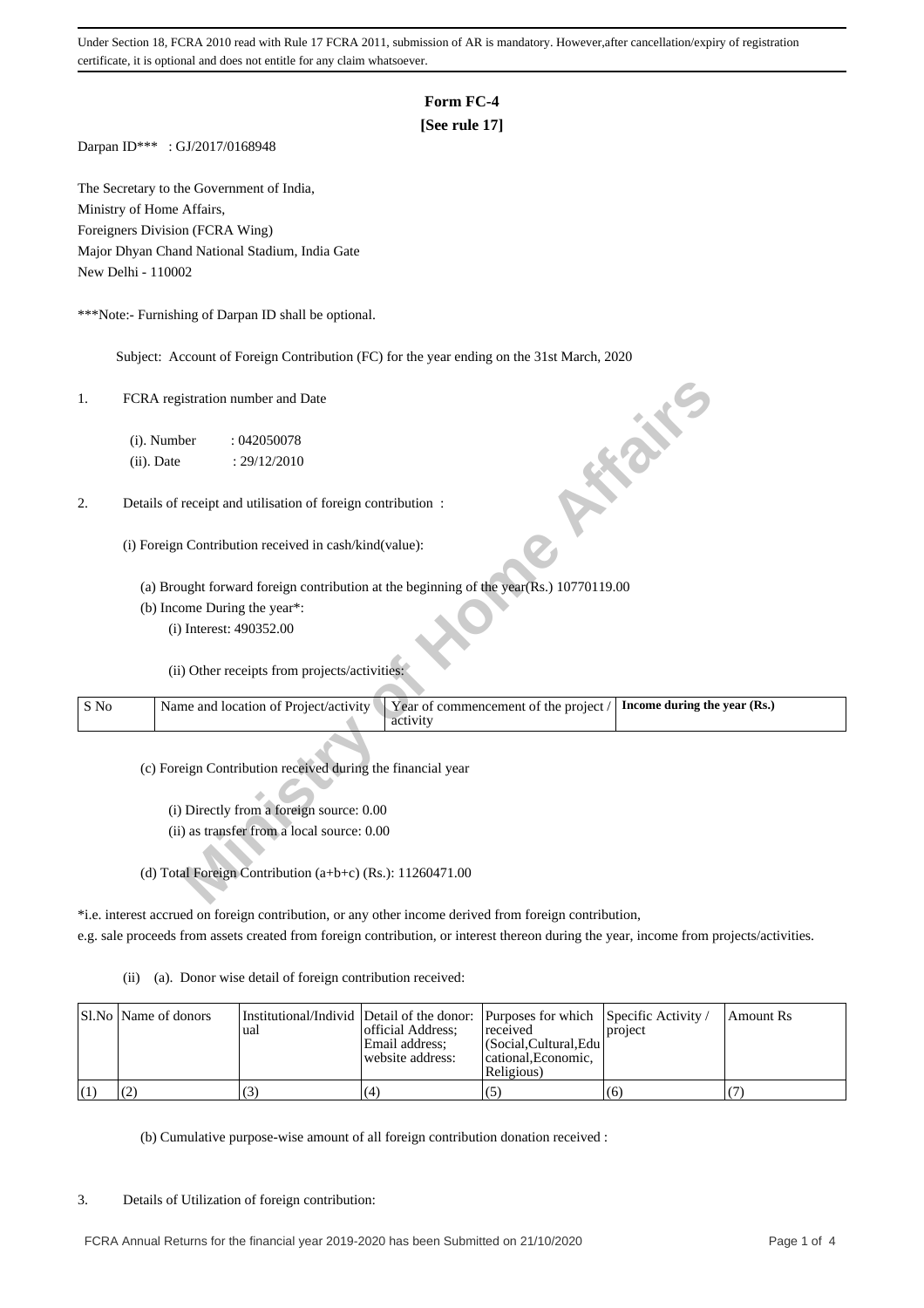| Sl. No.      | Name of<br>project/acti ocation<br>vity                                                                                                                                                                                                                                                                                                                                                                                 | Address/L                                                                                                                                                                                                                                                                                         | Previous Balance            |         |                                                                                      | Receipt during the year | Utilised                                                                                            |         | <b>Balance</b>        |         |
|--------------|-------------------------------------------------------------------------------------------------------------------------------------------------------------------------------------------------------------------------------------------------------------------------------------------------------------------------------------------------------------------------------------------------------------------------|---------------------------------------------------------------------------------------------------------------------------------------------------------------------------------------------------------------------------------------------------------------------------------------------------|-----------------------------|---------|--------------------------------------------------------------------------------------|-------------------------|-----------------------------------------------------------------------------------------------------|---------|-----------------------|---------|
|              |                                                                                                                                                                                                                                                                                                                                                                                                                         |                                                                                                                                                                                                                                                                                                   | In cash                     | In Kind | In cash                                                                              | In Kind                 | In cash                                                                                             | In Kind | In cash               | In Kind |
| (1)          | (2)                                                                                                                                                                                                                                                                                                                                                                                                                     | (3)                                                                                                                                                                                                                                                                                               | (4)                         | (5)     | (6)                                                                                  | (7)                     | (8)                                                                                                 | (9)     | (10)                  | (11)    |
| $\mathbf{1}$ | Reduce<br>Vulnerabil<br>ity to<br>Climate<br>Change<br>through<br>Establishi<br>ng<br>Traditiona<br>1 Seed<br>Productio<br>n System<br>in Highly<br>Vulnerabl<br>e Argo<br>Climatic<br>Zones of<br>Gujarat                                                                                                                                                                                                              | All<br>Talukas of<br>Kachchh,<br>Khambhal<br>iya,<br>Kalanpur<br>Taluka of<br>Devbhumi<br>Dwarka.<br>Lalpur<br>Taluka of<br>Jamanagar<br>, Jasadan,<br>Vinchiya<br>Talukas of<br>Rajkot,<br>Radhanpu<br>r, Varahi,<br>Santalpur<br>Talukas of<br>Patan<br>Kachchh(<br>Kutch)<br>Gujarat37<br>0001 | 9881179.0<br>$\mathbf{0}$   | 0.00    | 0.00                                                                                 | 0.00                    | 6814773.0<br>0                                                                                      | 0.00    | 3066406.0<br>0        | 0.00    |
| $\mathbf{2}$ | General<br>Fund                                                                                                                                                                                                                                                                                                                                                                                                         | Bhui<br>Kachchh(<br>Kutch)<br>Gujarat37<br>0001                                                                                                                                                                                                                                                   | 888940.00                   | 0.00    | 490352.00                                                                            | 0.00.                   | 2706.00                                                                                             | 0.00    | 1376586.0<br>0        | 0.00    |
| Total        |                                                                                                                                                                                                                                                                                                                                                                                                                         |                                                                                                                                                                                                                                                                                                   | 10770119.<br>0 <sup>0</sup> | 0.00    | 490352.00                                                                            | 0.00                    | 6817479.0<br>$\Omega$                                                                               | 0.00    | 4442992.0<br>$\Omega$ | 0.00    |
|              | (b) Details of utilisation of foreign contribution:<br>** It is affirmed that the utilisation of foreign contribution is not in contravention of the provisions contained in the Foreign<br>Contribution(Regulation) Act, 2010 (42 of 2010) and more particularly in section 9 and section 12 of the Act which, inter-alia, states that<br>the acceptance of foreign contribution is not likely to affect prejudicially | (Regulation) Rules, 2011 (Rs.):1362407.00                                                                                                                                                                                                                                                         |                             |         | (ii) Total administrative expenses as provided in rule 5 of the Foreign Contribution |                         | (i) Total Utilisation** for projects as per aims and objectives of the association (Rs.):5455072.00 |         |                       |         |

(a) Details of activities/projects for which foreign contribution has been received and utilised (in rupees)

(A) the soverignty and integrity of india; or.

(B) the security, strategic, scientific or echnomic interest of the state; or

(C) the public interest; or

- (D) freedom or fairness of election to any legistature; or
- (E) friendly relations with any foreign state; or

(F) harmony between religious, racial, social, lingusitic or relgional groups, castes or communities.

(c) Total purchase of fresh assets (Rs.)

| Sl.<br>No<br>Details<br>name<br>Association<br>(1n<br>urpose<br>ota<br>OТ<br>- une<br>ACTIVITY<br>IN 3. |  |
|---------------------------------------------------------------------------------------------------------|--|
|---------------------------------------------------------------------------------------------------------|--|

(d) FC transferred to other associations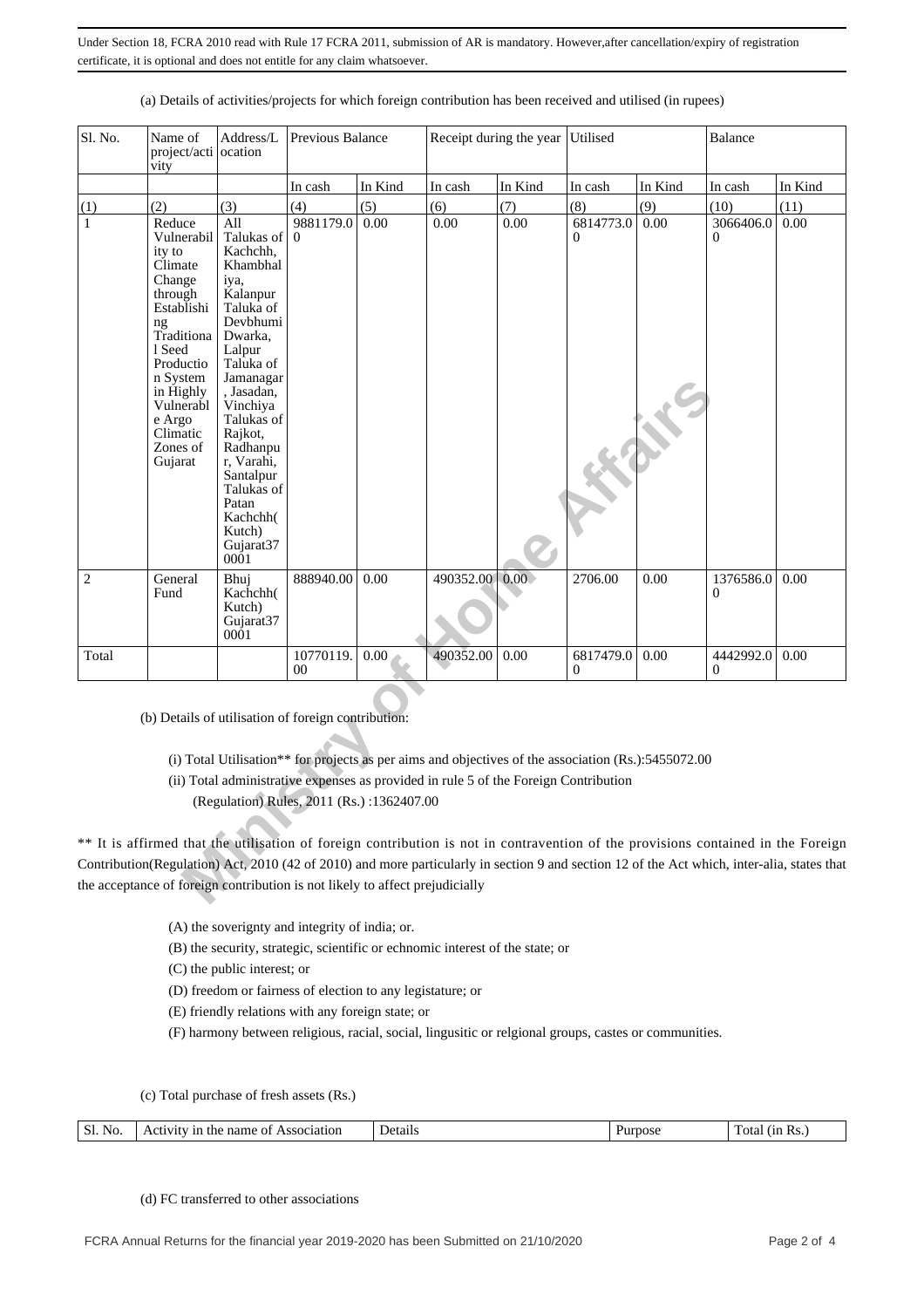| Sl.<br>NO. | <u>.</u><br>. | Date<br>$   -$ | . | oun |
|------------|---------------|----------------|---|-----|
|            | . <u>.</u>    | ◡              |   | ٠.  |

(e) Total utilisation In the year (Rs.)(b+c+d) 6817479.00

## 4. Details Of unutilised foreign contribution:

(i) Total FC invested in term Deposits (Rs.):

| Sl. No. | Details                          | Total( in Rs.) |
|---------|----------------------------------|----------------|
| (i)     | Opening Balance of FD            | 10573471.00    |
| (ii)    | FD made during the year          | 17427430.00    |
| (iii)   | Less: realisation of previous FD | 24077226.00    |
|         | Closing balance of FD            | 3923675.00     |

- 5. Details of foreigners as Key functionary/working/associated: 0
- 6. Details of Land and Building remained unutilised for more than two year:

| Sl. No. | Location of Land and<br>Building | Year of acquisition | .<br>Purpose of acquisition | Reason of unutilisation |
|---------|----------------------------------|---------------------|-----------------------------|-------------------------|
|         | ے ،                              | ັ                   | ۰4                          | ت                       |

|                                                                                                                                                                                                        | Closing balance of FD                                                                                                      |                     |        | 3923675.00                                        |                   |  |                            |  |
|--------------------------------------------------------------------------------------------------------------------------------------------------------------------------------------------------------|----------------------------------------------------------------------------------------------------------------------------|---------------------|--------|---------------------------------------------------|-------------------|--|----------------------------|--|
|                                                                                                                                                                                                        | (ii) Balance of unutilised foreign contribution, in cash/bank, at the end of the year(Rs):                                 |                     |        |                                                   |                   |  |                            |  |
|                                                                                                                                                                                                        | (a) Cash in hand: $74102.00$                                                                                               |                     |        |                                                   |                   |  |                            |  |
|                                                                                                                                                                                                        | (b) in FC designated bank account: 445214.70                                                                               |                     |        |                                                   |                   |  |                            |  |
|                                                                                                                                                                                                        | $(c)$ in utilisation bank account(s): 0.00                                                                                 |                     |        |                                                   |                   |  |                            |  |
| 5 <sub>1</sub>                                                                                                                                                                                         | Details of foreigners as Key functionary/working/associated: 0                                                             |                     |        |                                                   |                   |  |                            |  |
| 6.                                                                                                                                                                                                     | Details of Land and Building remained unutilised for more than two year:                                                   |                     |        |                                                   |                   |  |                            |  |
| Sl. No.<br>Building                                                                                                                                                                                    | Location of Land and                                                                                                       | Year of acquisition |        | Purpose of acquisition<br>Reason of unutilisation |                   |  |                            |  |
| (1)<br>(2)                                                                                                                                                                                             |                                                                                                                            | (3)                 |        | (4)                                               |                   |  | (5)                        |  |
| (7)                                                                                                                                                                                                    | (a) Details of designated FC bank account for receipt of Foreign Contribution (As on 31st March of the year ending):       |                     |        |                                                   |                   |  |                            |  |
| Name of the<br>Bank                                                                                                                                                                                    | <b>Branch Address</b><br>With pincode)                                                                                     | Phone No.           | E-mail | <b>IFSC Code</b>                                  | <b>Account No</b> |  | Date of Opening<br>Account |  |
| (1)                                                                                                                                                                                                    | (2)                                                                                                                        | (3).                | (4)    | (5)                                               | (6)               |  | (7)                        |  |
| 02832220408<br><b>UNION BANK</b><br>NR JUBILEE<br>UBIN0535061<br>08/12/2009<br>bhuj@unionbank<br>XXXXXXXXX<br>ofindia.com<br>XX5226<br><b>OF INDIA</b><br>GROUND, Bhuj,<br>Gujarat,<br>Kachchh (Kutch) |                                                                                                                            |                     |        |                                                   |                   |  |                            |  |
|                                                                                                                                                                                                        | (b) Details of all utilization bank accounts for utilization of Foregin Contribution (As on 31st March of the year ending) |                     |        |                                                   |                   |  |                            |  |

| Name of the<br>Bank | <b>Branch Address</b><br>With pincode) | Phone No. | – mail | <b>IFSC</b><br>Code | <b>Account No</b> | Date of Opening<br>Account |
|---------------------|----------------------------------------|-----------|--------|---------------------|-------------------|----------------------------|
|                     | ∸                                      | (S).      | (4)    | L)                  | (b                |                            |

#### **Declaration**

I hereby declare that the above particulars furnished by me are true and correct

I also affirm that the receipt of foreign contribution and its utilization have not been violative of any of the provisions of the Foreign Contribution (Regulation) Act, 2010, rules, notifications/ orders issued there under from time to time and the foreign contribution was utilized for the purpose(s) for which the association was granted registration/ prior permission by the Central Government.

SHAILESH VYAS [Name of the Chief Functionary (Secretary) Page 3 of 4